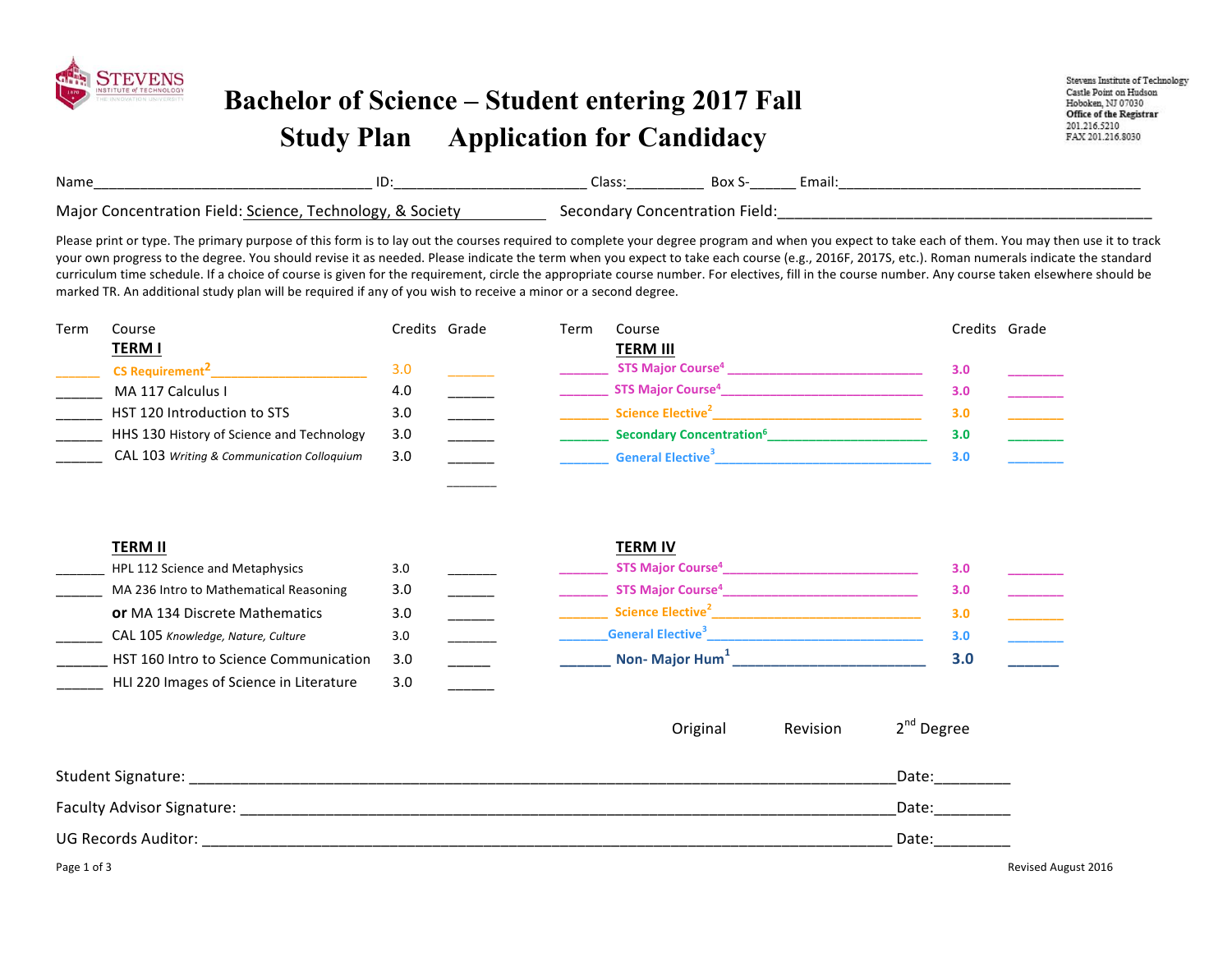

## **Bachelor of Science – Student entering 2017 Fall Study Plan Application for Candidacy**

| Name        | <u>ID: The Community of the Community of the Community of the Community of the Community of the Community of the Community of the Community of the Community of the Community of the Community of the Community of the Community</u>     |               |                                            | Class: Box S- Email:                                                                               |                                                                                           |
|-------------|------------------------------------------------------------------------------------------------------------------------------------------------------------------------------------------------------------------------------------------|---------------|--------------------------------------------|----------------------------------------------------------------------------------------------------|-------------------------------------------------------------------------------------------|
|             | Major Concentration Field: Science, Technology, & Society                                                                                                                                                                                |               |                                            |                                                                                                    |                                                                                           |
| Term        | Course<br><b>TERM V</b>                                                                                                                                                                                                                  | Credits Grade | Term                                       | Course<br><b>TERM VII</b>                                                                          | Credits Grade                                                                             |
|             |                                                                                                                                                                                                                                          | 3.0           |                                            |                                                                                                    | 3.0                                                                                       |
|             | <b>Secondary Concentration<sup>6</sup></b> [19] Secondary Concentration <sup>6</sup>                                                                                                                                                     | 3.0           |                                            |                                                                                                    | 3.0                                                                                       |
|             | __________ Research Methods: CAL 301 or HST 360_______________                                                                                                                                                                           | 3.0           |                                            | <b>Secondary Concentration<sup>6</sup></b> [19] Secondary Concentration <sup>6</sup>               | 3.0                                                                                       |
|             |                                                                                                                                                                                                                                          | 3.0           |                                            | CAL 498 Thesis Prep                                                                                | 3.0                                                                                       |
|             | General Elective <sup>3</sup> and the state of the state of the state of the state of the state of the state of the state of the state of the state of the state of the state of the state of the state of the state of the state of the | 3.0           |                                            |                                                                                                    | 3.0                                                                                       |
|             | <b>TERM VI</b>                                                                                                                                                                                                                           |               |                                            | <b>TERM VIII</b>                                                                                   |                                                                                           |
|             |                                                                                                                                                                                                                                          | 3.0           |                                            |                                                                                                    | 3.0                                                                                       |
|             | <b>______</b> Secondary Concentration <sup>6</sup> __________________________                                                                                                                                                            | 3.0           |                                            | <b>CAL 499 Senior Thesis</b>                                                                       | 3.0                                                                                       |
|             |                                                                                                                                                                                                                                          | 3.0           |                                            |                                                                                                    | 3.0                                                                                       |
|             |                                                                                                                                                                                                                                          | 3.0           |                                            |                                                                                                    | 3.0                                                                                       |
|             |                                                                                                                                                                                                                                          | 3.0           |                                            | General Elective <sup>3</sup>                                                                      | 3.0                                                                                       |
|             |                                                                                                                                                                                                                                          |               | PE Requirement <sup>5</sup><br><b>Term</b> | <b>Credit Grade</b><br><b>Course</b><br><b>Term</b><br><b>PE 200</b><br>PE<br>PE.<br><b>PE 200</b> | <b>Credit Grade</b><br>Course<br><b>PE 200</b><br><b>PE</b><br><b>PE</b><br><b>PE 200</b> |
|             | Student Signature: North States and Student Student Signature of the Student Signature:                                                                                                                                                  |               |                                            | Revision<br>Original                                                                               | $2nd$ Degree<br>Date:__________                                                           |
|             |                                                                                                                                                                                                                                          |               |                                            |                                                                                                    |                                                                                           |
|             |                                                                                                                                                                                                                                          |               |                                            |                                                                                                    | Date:__________                                                                           |
|             |                                                                                                                                                                                                                                          |               |                                            |                                                                                                    | Date:                                                                                     |
| Page 2 of 3 |                                                                                                                                                                                                                                          |               |                                            |                                                                                                    | <b>Revised August 2017</b>                                                                |